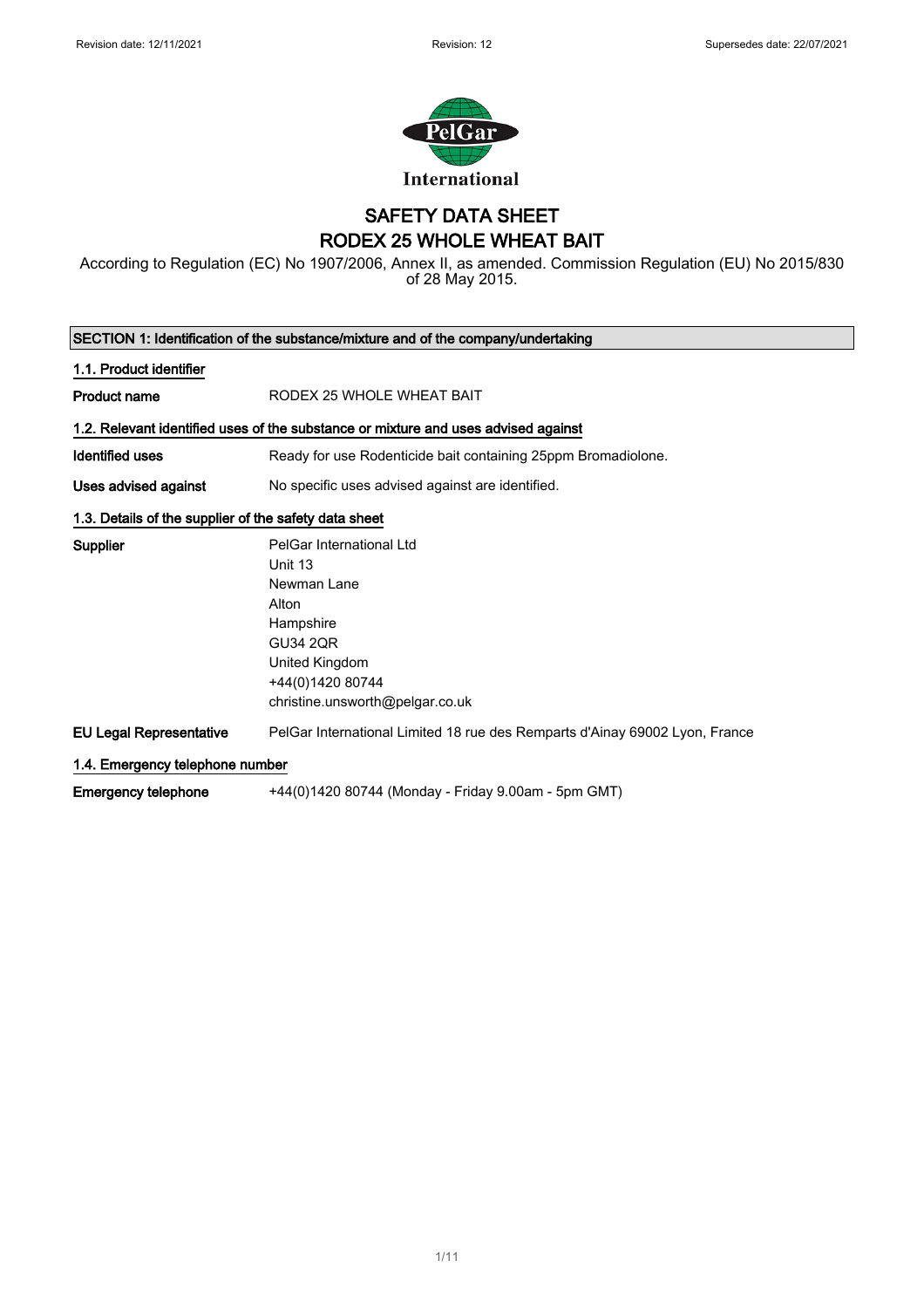| National emergency telephone Austria: +43 1 406 43 43 |                                                                                               |
|-------------------------------------------------------|-----------------------------------------------------------------------------------------------|
| number                                                | Belgium: 070 245 245                                                                          |
|                                                       | Bulgaria: +359 2 9154 233                                                                     |
|                                                       | Croatia: +3851 2348 342                                                                       |
|                                                       | <b>Cyprus: 1401</b>                                                                           |
|                                                       | Czech Republic: +420 224 919 293, +420 224 915 402                                            |
|                                                       | Denmark: +45 8212 1212                                                                        |
|                                                       | Estonia: 16662                                                                                |
|                                                       | Finland: 0800 147 111                                                                         |
|                                                       | France: +33 (0) 145 42 59 59                                                                  |
|                                                       | Germany: +44 (0)1420 80744 (9am-5pm Monday- Friday GMT)                                       |
|                                                       | Greece: (0030) 2107793777                                                                     |
|                                                       | Hungary: +36-80-201-199                                                                       |
|                                                       | Iceland: (+354) 543 1000 / 112                                                                |
|                                                       | Ireland: Members of Public: +353 (01) 809 2166. (8am-10pm daily)                              |
|                                                       | Ireland: Healthcare Professionals: +353 (01) 809 2566 (24 hour service)<br>Italy: 0382-24444  |
|                                                       | Latvia: +371 67042473                                                                         |
|                                                       | Liechtenstein: +44 (0)1420 80744 (9am-5pm Monday- Friday GMT)<br>Lithuania: +370 (85) 2362052 |
|                                                       | Luxembourg: 8002 5500                                                                         |
|                                                       | Malta: +44 (0)1420 80744 (9am-5pm Monday- Friday GMT)                                         |
|                                                       | Netherlands: +31(0)30 274 8888 Healthcare Professionals only                                  |
|                                                       | Norway: 22 59 13 00                                                                           |
|                                                       | Poland: +44 (0)1420 80744 (9am-5pm Monday- Friday GMT)                                        |
|                                                       | Portugal: +351 800 250 250                                                                    |
|                                                       | Romania: +40213183606                                                                         |
|                                                       | Slovakia: +421 2 5477 4166                                                                    |
|                                                       | Slovenia: 112                                                                                 |
|                                                       |                                                                                               |
|                                                       | Spain: +34 91 562 04 20                                                                       |

### SECTION 2: Hazards identification

| 2.1. Classification of the substance or mixture |  |  |
|-------------------------------------------------|--|--|
|                                                 |  |  |

| Classification (EC 1272/2008) |                  |
|-------------------------------|------------------|
| <b>Physical hazards</b>       | Not Classified   |
| Health hazards                | STOT RF 2 - H373 |
| <b>Environmental hazards</b>  | Not Classified   |
| 2.2. Label elements           |                  |

Hazard pictograms



Signal word Warning

Hazard statements **H373 May cause damage to organs (Blood)** through prolonged or repeated exposure.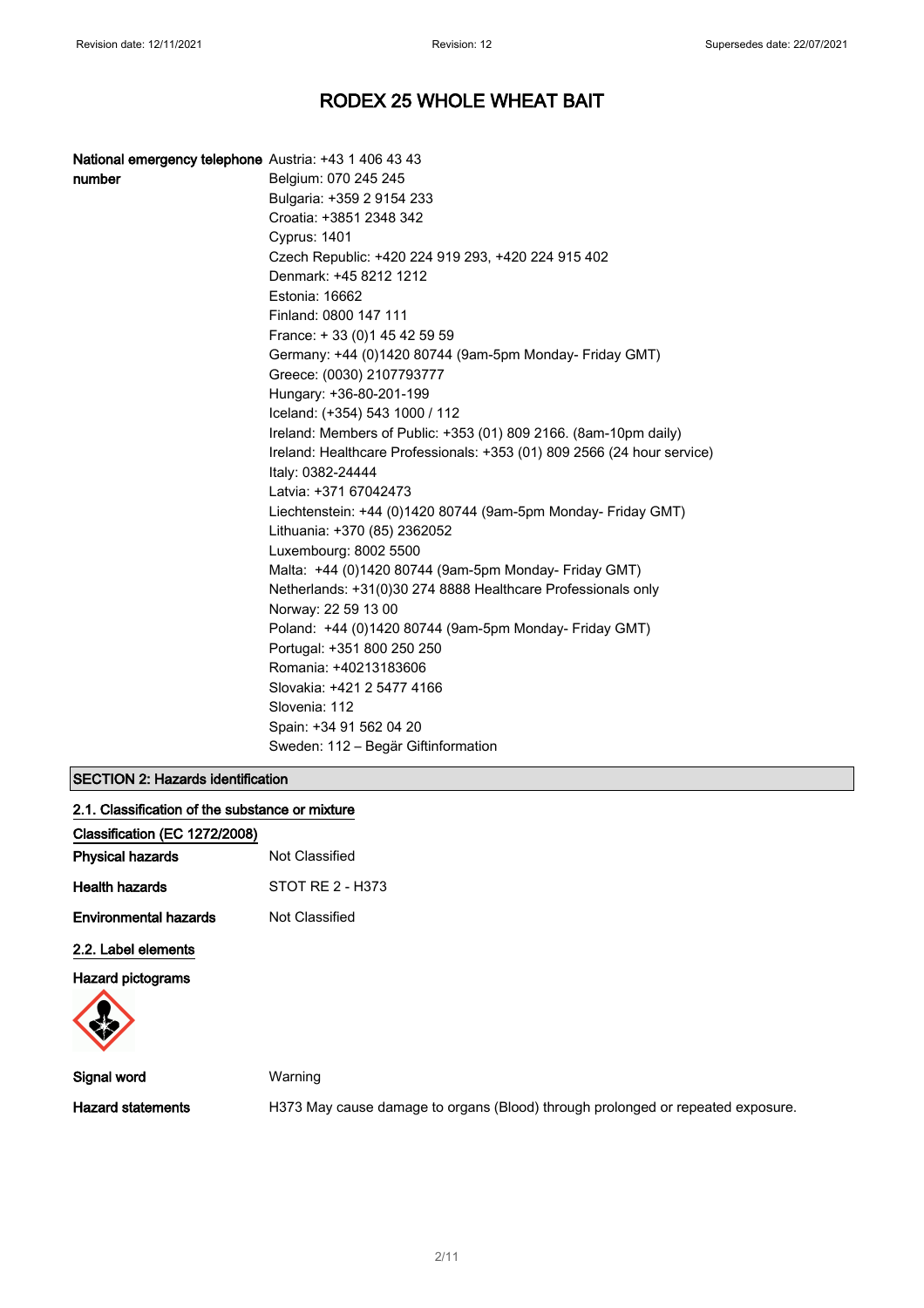| <b>Precautionary statements</b>   | P102 Keep out of reach of children.<br>P103 Read label before use.<br>P262 Do not get in eyes, on skin, or on clothing.<br>P270 Do not eat, drink or smoke when using this product.<br>P273 Avoid release to the environment.<br>P280 Wear protective gloves.<br>P301+P310 IF SWALLOWED: Immediately call a POISON CENTER/ doctor.<br>P314 Get medical advice/ attention if you feel unwell.<br>P404 Store in a closed container.<br>P405 Store locked up.<br>P501 Dispose of contents/ container in accordance with national regulations. |
|-----------------------------------|--------------------------------------------------------------------------------------------------------------------------------------------------------------------------------------------------------------------------------------------------------------------------------------------------------------------------------------------------------------------------------------------------------------------------------------------------------------------------------------------------------------------------------------------|
| Supplemental label<br>information | EUH 208 Contains 1, 2- Benzisothiazolin-3-one. May produce an allergic reaction.<br>Keep / Store away from foodstuffs, beverages and animal feeding stuffs.<br>Use of protective gloves is recommended for Professional users only                                                                                                                                                                                                                                                                                                         |
| UFI                               | UFI: 6T10-H05M-3001-9QST                                                                                                                                                                                                                                                                                                                                                                                                                                                                                                                   |

### 2.3. Other hazards

This product does not contain any substances classified as PBT or vPvB.

### SECTION 3: Composition/information on ingredients

# 3.2. Mixtures 2,2'-Iminodiethanol <0.1% CAS number: 111-42-2 EC number: 203-868-0 **Classification** Acute Tox. 4 - H302 Skin Irrit. 2 - H315 Eye Dam. 1 - H318 STOT RE 2 - H373 1,2-BENZISOTHIAZOLIN-3-ONE <0.1% CAS number: 2634-33-5 EC number: 220-120-9 M factor (Acute) = 1 **Classification** Acute Tox. 4 - H302 Skin Irrit. 2 - H315 Eye Dam. 1 - H318 Skin Sens. 1 - H317 Aquatic Acute 1 - H400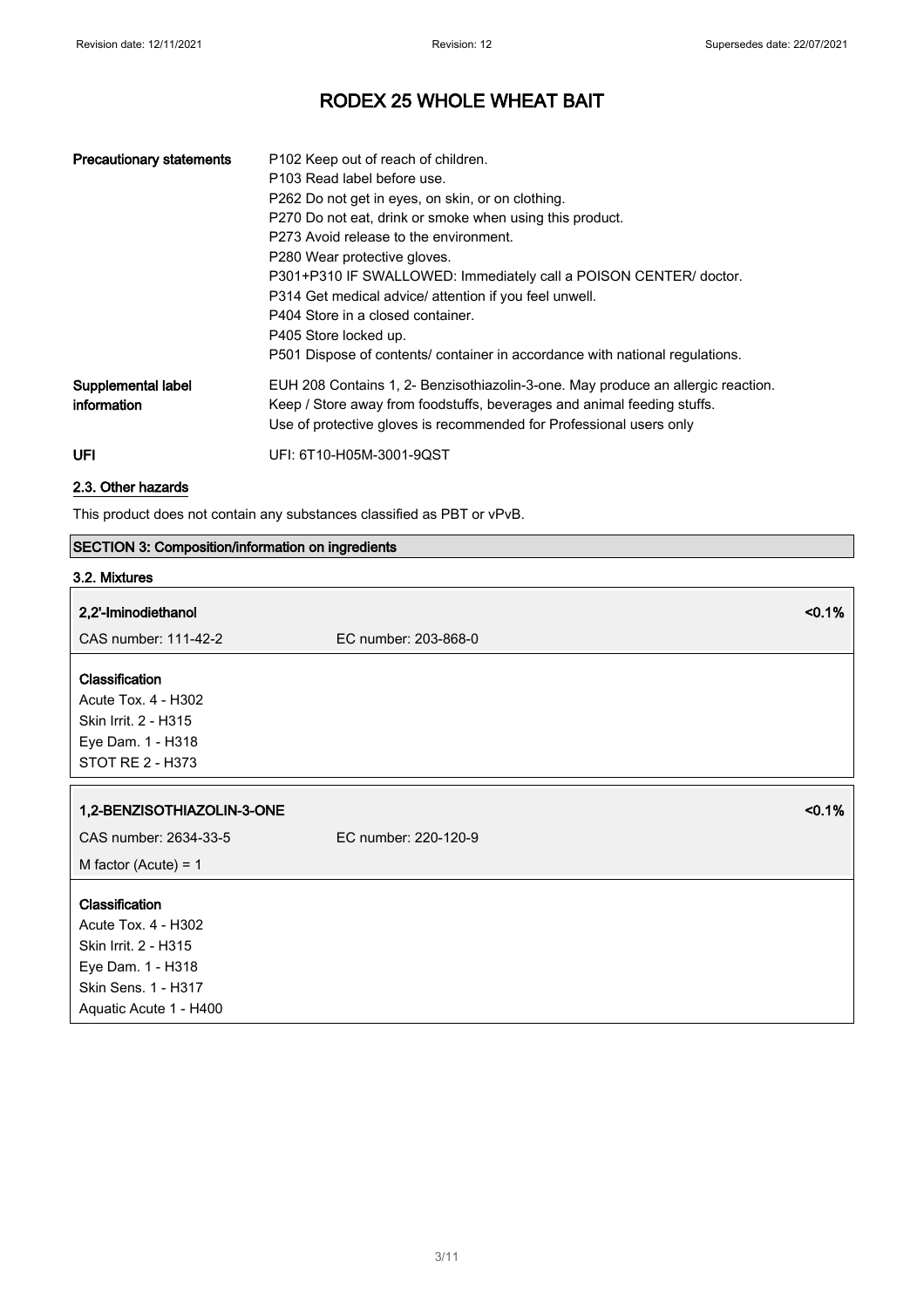| <b>BROMADIOLONE (EU)</b>                                                                                | 0.0025%                                                                                                                                                                                                                                                                                                                                                                                                                                                                                                                            |
|---------------------------------------------------------------------------------------------------------|------------------------------------------------------------------------------------------------------------------------------------------------------------------------------------------------------------------------------------------------------------------------------------------------------------------------------------------------------------------------------------------------------------------------------------------------------------------------------------------------------------------------------------|
| CAS number: 28772-56-7                                                                                  | EC number: 249-205-9                                                                                                                                                                                                                                                                                                                                                                                                                                                                                                               |
| M factor (Acute) = $1$                                                                                  | M factor (Chronic) = $1$                                                                                                                                                                                                                                                                                                                                                                                                                                                                                                           |
| Classification<br>Acute Tox. 1 - H300<br>Acute Tox. 1 - H310<br>Acute Tox. 1 - H330<br>Repr. 1B - H360D |                                                                                                                                                                                                                                                                                                                                                                                                                                                                                                                                    |
| STOT RE 1 - H372                                                                                        |                                                                                                                                                                                                                                                                                                                                                                                                                                                                                                                                    |
| Aquatic Acute 1 - H400                                                                                  |                                                                                                                                                                                                                                                                                                                                                                                                                                                                                                                                    |
| Aquatic Chronic 1 - H410                                                                                |                                                                                                                                                                                                                                                                                                                                                                                                                                                                                                                                    |
| Denatonium Benzoate                                                                                     | $< 0.1\%$                                                                                                                                                                                                                                                                                                                                                                                                                                                                                                                          |
| CAS number: 3734-33-6                                                                                   | EC number: 223-095-2                                                                                                                                                                                                                                                                                                                                                                                                                                                                                                               |
| Classification<br>Acute Tox. 4 - H302<br>Aquatic Chronic 3 - H412                                       |                                                                                                                                                                                                                                                                                                                                                                                                                                                                                                                                    |
|                                                                                                         | The full text for all hazard statements is displayed in Section 16.                                                                                                                                                                                                                                                                                                                                                                                                                                                                |
| <b>SECTION 4: First aid measures</b>                                                                    |                                                                                                                                                                                                                                                                                                                                                                                                                                                                                                                                    |
| 4.1. Description of first aid measures                                                                  |                                                                                                                                                                                                                                                                                                                                                                                                                                                                                                                                    |
| <b>General information</b>                                                                              | In case of accident or if you feel unwell, seek medical advice immediately (show the label<br>where possible). Advice for Medical Doctors: Bromadiolone is an indirect anti-coagulant.<br>Phytomenadione, Vitamin K, is antidotal. Determin prothrombin time not less than 18 hours<br>after consumption. If elevated, administer Vitamin K1 until prothrombin time normalises.<br>Continue determination of prothrombin time for two weeks after withdrawal of antidote and<br>resume treatment if elevation occurs in that time. |
| Inhalation                                                                                              | Unlikely to present an inhalation hazard unless excessive dust is present. Move to fresh air.<br>Obtain medical advice immediately. Move affected person to fresh air and keep warm and at<br>rest in a position comfortable for breathing. Loosen tight clothing such as collar, tie or belt. Get<br>medical attention if symptoms are severe or persist.                                                                                                                                                                         |
| Ingestion                                                                                               | Rinse mouth thoroughly with water. Do not induce vomiting. Get medical attention<br>immediately.                                                                                                                                                                                                                                                                                                                                                                                                                                   |

Skin contact May cause irritation to susceptible persons. Immediately take off all contaminated clothing. Wash immediately with plenty of soap and water and seek medical advice

Eye contact May cause eye irritation to susceptible persons. Rinse immediately with plenty of water and seek medical advice. Rinse cautiously with water for several minutes. Get medical attention if irritation persists after washing.

Protection of first aiders First aid personnel should wear appropriate protective equipment during any rescue.

#### 4.2. Most important symptoms and effects, both acute and delayed

- General information The severity of the symptoms described will vary dependent on the concentration and the length of exposure. Inhalation Unlikely to present an inhalation hazard. If symptoms develop move the exposed person to
- fresh air. Immediately obtain medical advice.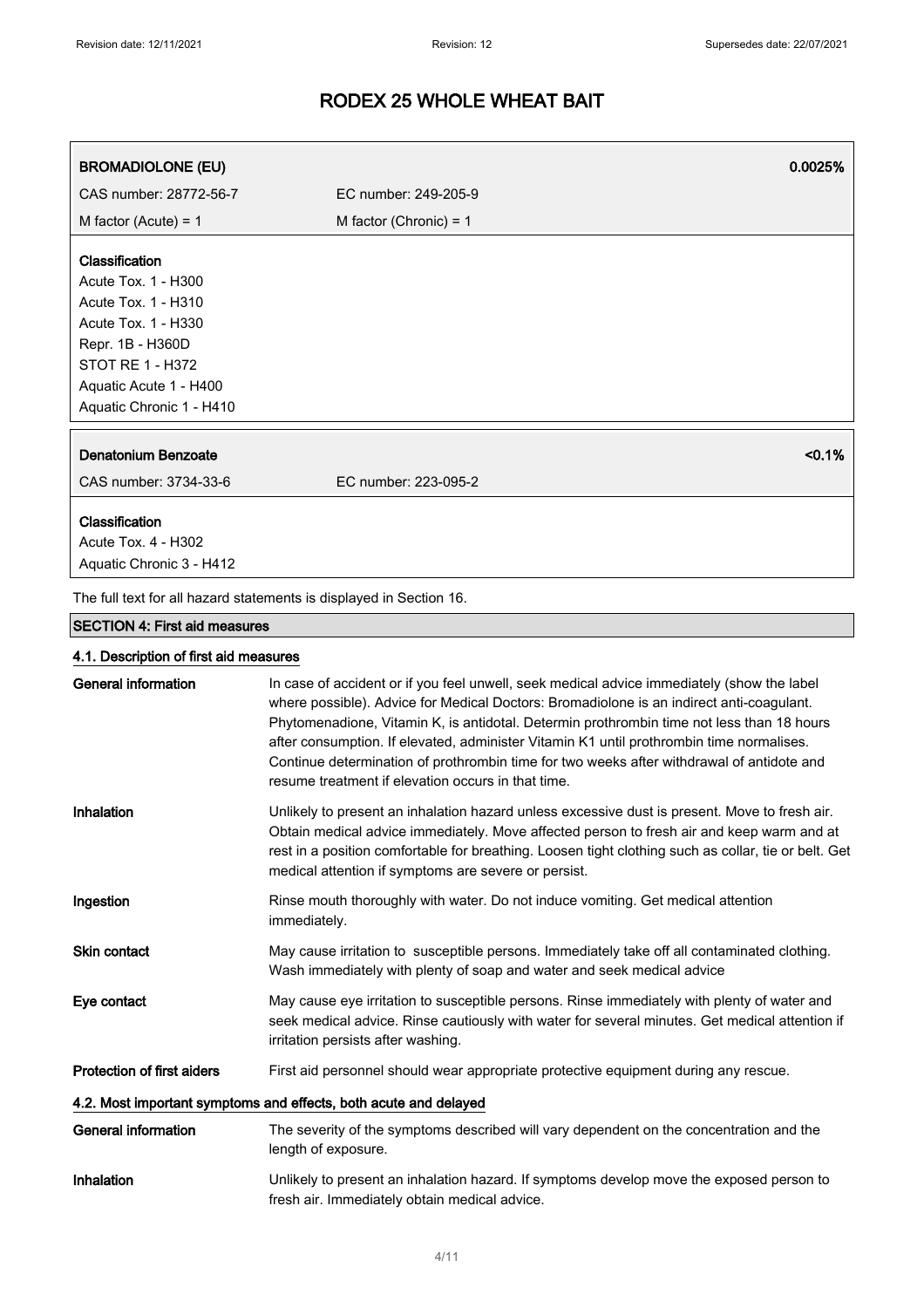| Ingestion                                                  | Rinse mouth. Do NOT induce vomiting. Call a doctor immediately.                                                                                                                                                                                                                                                                                                                                                                             |
|------------------------------------------------------------|---------------------------------------------------------------------------------------------------------------------------------------------------------------------------------------------------------------------------------------------------------------------------------------------------------------------------------------------------------------------------------------------------------------------------------------------|
| Skin contact                                               | Prolonged contact may cause dryness of the skin.                                                                                                                                                                                                                                                                                                                                                                                            |
| Eye contact                                                | No specific symptoms known. May be slightly irritating to eyes.                                                                                                                                                                                                                                                                                                                                                                             |
|                                                            | 4.3. Indication of any immediate medical attention and special treatment needed                                                                                                                                                                                                                                                                                                                                                             |
| Notes for the doctor                                       | Treat symptomatically.                                                                                                                                                                                                                                                                                                                                                                                                                      |
| <b>SECTION 5: Firefighting measures</b>                    |                                                                                                                                                                                                                                                                                                                                                                                                                                             |
| 5.1. Extinguishing media                                   |                                                                                                                                                                                                                                                                                                                                                                                                                                             |
| Suitable extinguishing media                               | The product is not flammable. Extinguish with alcohol-resistant foam, carbon dioxide, dry<br>powder or water fog. Use fire-extinguishing media suitable for the surrounding fire.                                                                                                                                                                                                                                                           |
| Unsuitable extinguishing<br>media                          | Do not use water jet as an extinguisher, as this will spread the fire.                                                                                                                                                                                                                                                                                                                                                                      |
| 5.2. Special hazards arising from the substance or mixture |                                                                                                                                                                                                                                                                                                                                                                                                                                             |
| Specific hazards                                           | None known.                                                                                                                                                                                                                                                                                                                                                                                                                                 |
| <b>Hazardous combustion</b><br>products                    | Thermal decomposition or combustion products may include the following substances:<br>Harmful gases or vapours.                                                                                                                                                                                                                                                                                                                             |
| 5.3. Advice for firefighters                               |                                                                                                                                                                                                                                                                                                                                                                                                                                             |
| Protective actions during<br>firefighting                  | Avoid breathing fire gases or vapours. Evacuate area. Cool containers exposed to heat with<br>water spray and remove them from the fire area if it can be done without risk. Cool containers<br>exposed to flames with water until well after the fire is out.                                                                                                                                                                              |
| Special protective equipment<br>for firefighters           | Wear positive-pressure self-contained breathing apparatus (SCBA) and appropriate protective<br>clothing. Firefighter's clothing conforming to European standard EN469 (including helmets,<br>protective boots and gloves) will provide a basic level of protection for chemical incidents.                                                                                                                                                  |
| <b>SECTION 6: Accidental release measures</b>              |                                                                                                                                                                                                                                                                                                                                                                                                                                             |
|                                                            | 6.1. Personal precautions, protective equipment and emergency procedures                                                                                                                                                                                                                                                                                                                                                                    |
| <b>Personal precautions</b>                                | Wear protective clothing as described in Section 8 of this safety data sheet. No action shall be<br>taken without appropriate training or involving any personal risk.                                                                                                                                                                                                                                                                      |
| 6.2. Environmental precautions                             |                                                                                                                                                                                                                                                                                                                                                                                                                                             |
| <b>Environmental precautions</b>                           | Avoid discharge into drains or watercourses or onto the ground.                                                                                                                                                                                                                                                                                                                                                                             |
| 6.3. Methods and material for containment and cleaning up  |                                                                                                                                                                                                                                                                                                                                                                                                                                             |
| Methods for cleaning up                                    | Wear protective clothing as described in Section 8 of this safety data sheet. Clear up spills<br>immediately and dispose of waste safely. Collect spillage with a shovel and broom, or similar<br>and reuse, if possible. Collect and place in suitable waste disposal containers and seal<br>securely. Flush contaminated area with plenty of water. Wash thoroughly after dealing with a<br>spillage. For waste disposal, see Section 13. |
| 6.4. Reference to other sections                           |                                                                                                                                                                                                                                                                                                                                                                                                                                             |
| Reference to other sections                                | For personal protection, see Section 8. See Section 11 for additional information on health<br>hazards. See Section 12 for additional information on ecological hazards. For waste disposal,<br>see Section 13.                                                                                                                                                                                                                             |
| <b>SECTION 7: Handling and storage</b>                     |                                                                                                                                                                                                                                                                                                                                                                                                                                             |

### 7.1. Precautions for safe handling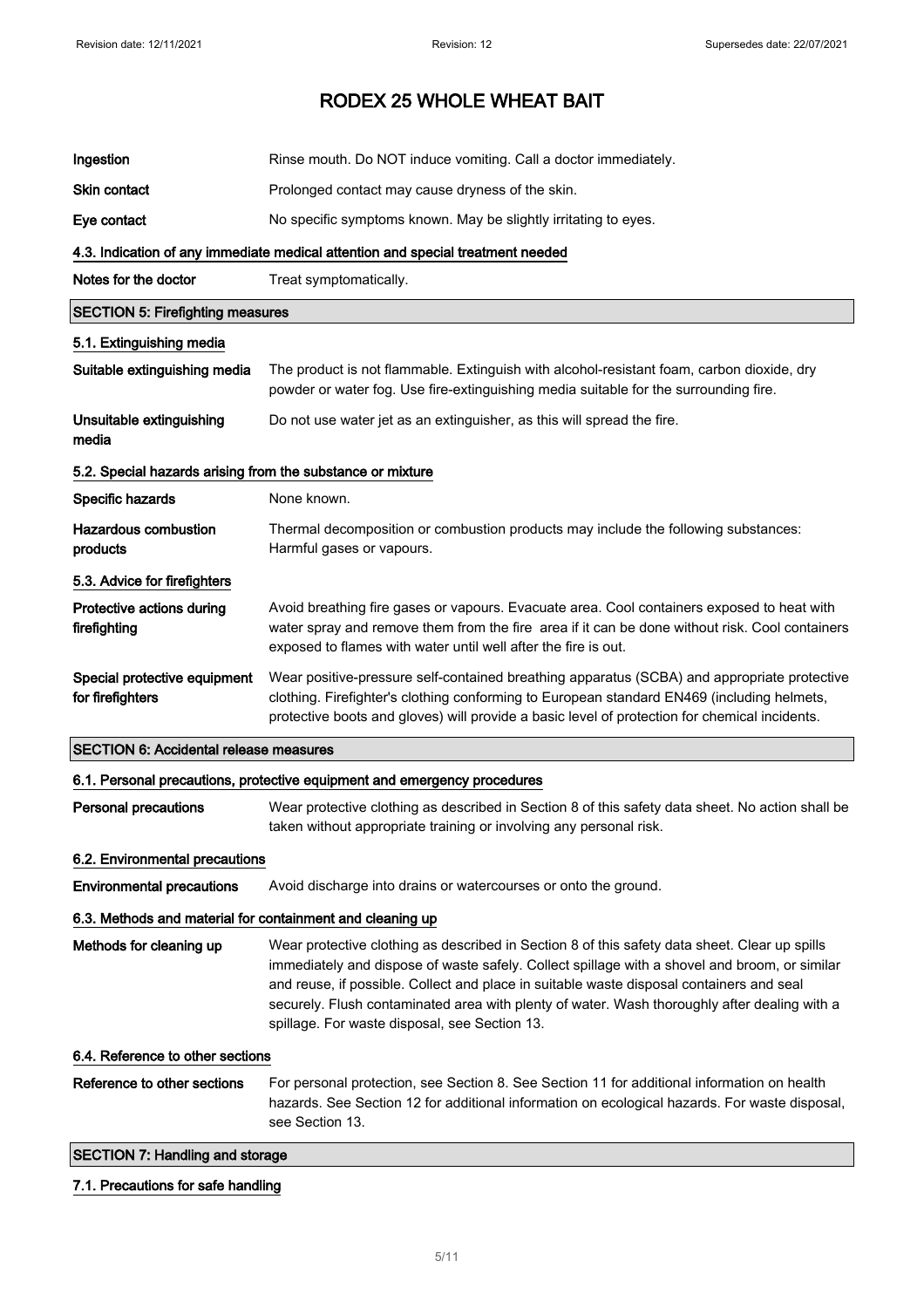| <b>Usage precautions</b>                                   | Read and follow manufacturer's recommendations. Wear protective clothing as described in<br>Section 8 of this safety data sheet. Keep away from food, drink and animal feeding stuffs.<br>Keep container tightly sealed when not in use. Keep away from heat, hot surfaces, sparks,<br>open flames and other ignition sources. No smoking. |  |
|------------------------------------------------------------|--------------------------------------------------------------------------------------------------------------------------------------------------------------------------------------------------------------------------------------------------------------------------------------------------------------------------------------------|--|
| Advice on general<br>occupational hygiene                  | Wash promptly if skin becomes contaminated. Take off contaminated clothing. Wash<br>contaminated clothing before reuse.                                                                                                                                                                                                                    |  |
|                                                            | 7.2. Conditions for safe storage, including any incompatibilities                                                                                                                                                                                                                                                                          |  |
| Storage precautions                                        | Keep out of the reach of children. Keep away from food, drink and animal feeding stuffs. Keep<br>only in the original container. Keep container tightly closed, in a cool, well ventilated place.<br>Keep containers upright. Protect containers from damage.                                                                              |  |
| Storage class                                              | Unspecified storage.                                                                                                                                                                                                                                                                                                                       |  |
| 7.3. Specific end use(s)                                   |                                                                                                                                                                                                                                                                                                                                            |  |
| Specific end use(s)                                        | The identified uses for this product are detailed in Section 1.2.                                                                                                                                                                                                                                                                          |  |
| Usage description                                          | Ready to use Rodenticide bait containing 25ppm Bromadiolone.                                                                                                                                                                                                                                                                               |  |
| <b>SECTION 8: Exposure controls/Personal protection</b>    |                                                                                                                                                                                                                                                                                                                                            |  |
| 8.1. Control parameters                                    |                                                                                                                                                                                                                                                                                                                                            |  |
| Occupational exposure limits                               |                                                                                                                                                                                                                                                                                                                                            |  |
| Propane-1,2-diol (Propane-1,2-diol Particulates)           | WEL 8-Hr limit mg/M3: 10<br>Propane-1,2-diol (Propane-1,2-diol total vapour and particulates)<br>WEL 8-Hr limit ppm: 150<br>WEL 8Hr limit mg/M3: 474<br>Whole Wheat Grain WEL 8-hr limit mg/m3: 10 (grain dust) WEL 15 min limit mg/m3: 30 (grain dust)                                                                                    |  |
|                                                            |                                                                                                                                                                                                                                                                                                                                            |  |
| 8.2. Exposure controls                                     |                                                                                                                                                                                                                                                                                                                                            |  |
| Appropriate engineering<br>controls                        | Provide adequate ventilation.                                                                                                                                                                                                                                                                                                              |  |
| <b>Personal protection</b>                                 | Keep away from food stuffs.                                                                                                                                                                                                                                                                                                                |  |
| Eye/face protection                                        | No specific eye protection required during normal use. Avoid contact with eyes.                                                                                                                                                                                                                                                            |  |
| Hand protection                                            | Suitable chemical resistant gloves are recommended for professional users.                                                                                                                                                                                                                                                                 |  |
| Other skin and body<br>protection                          | Personal protective equipment for the body should be selected based on the task being<br>performed and the risks involved.                                                                                                                                                                                                                 |  |
| Hygiene measures                                           | Wash hands thoroughly after handling. Do not eat, drink or smoke when using this product.<br>Wash contaminated clothing before reuse.                                                                                                                                                                                                      |  |
| <b>Respiratory protection</b>                              | No specific recommendations. Provide adequate ventilation.                                                                                                                                                                                                                                                                                 |  |
| <b>Environmental exposure</b><br>controls                  | Keep container tightly sealed when not in use. Avoid release to the environment.                                                                                                                                                                                                                                                           |  |
| <b>SECTION 9: Physical and chemical properties</b>         |                                                                                                                                                                                                                                                                                                                                            |  |
| 9.1. Information on basic physical and chemical properties |                                                                                                                                                                                                                                                                                                                                            |  |
| Appearance                                                 | Whole wheat granules.                                                                                                                                                                                                                                                                                                                      |  |

| <u>WINDIC WINDER GIUNIUNG.</u> |
|--------------------------------|
| Red.                           |
| Slight.                        |
| No information available.      |
|                                |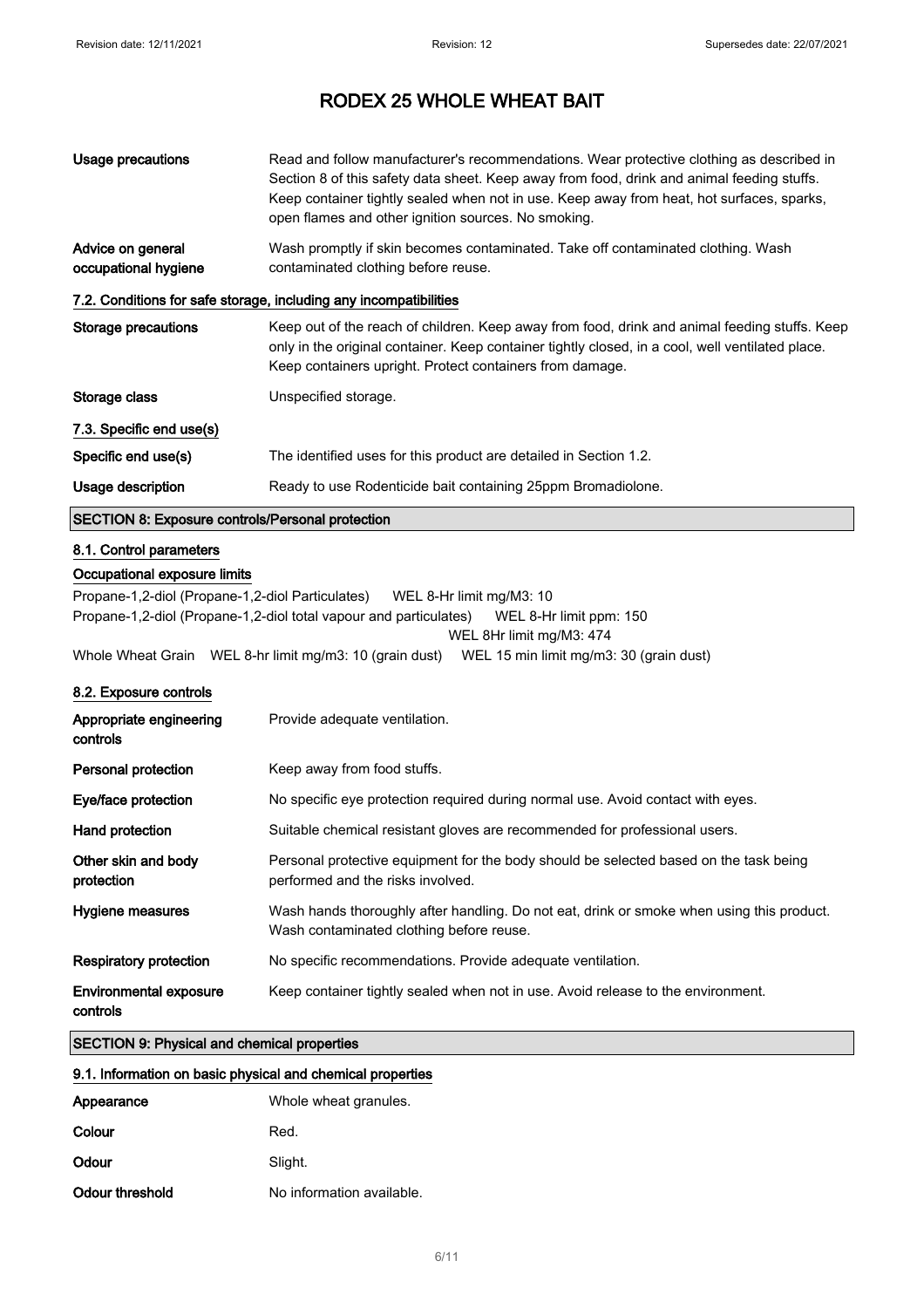| рH                                                 | No information available.                                                                                              |  |
|----------------------------------------------------|------------------------------------------------------------------------------------------------------------------------|--|
| <b>Melting point</b>                               | Not relevant.                                                                                                          |  |
| Initial boiling point and range                    | Not relevant.                                                                                                          |  |
| Flash point                                        | No information available.                                                                                              |  |
| <b>Evaporation rate</b>                            | Not relevant.                                                                                                          |  |
| <b>Evaporation factor</b>                          | No information available.                                                                                              |  |
| Flammability (solid, gas)                          | combustible                                                                                                            |  |
| Upper/lower flammability or<br>explosive limits    | No information available.                                                                                              |  |
| Other flammability                                 | No information available.                                                                                              |  |
| Vapour pressure                                    | Not relevant.                                                                                                          |  |
| Vapour density                                     | Not relevant.                                                                                                          |  |
| <b>Relative density</b>                            | 1.27                                                                                                                   |  |
| <b>Bulk density</b>                                | No information available.                                                                                              |  |
| Solubility(ies)                                    | No information available.                                                                                              |  |
| <b>Partition coefficient</b>                       | Not relevant.                                                                                                          |  |
| Auto-ignition temperature                          | No information available.                                                                                              |  |
| <b>Decomposition Temperature</b>                   | No information available.                                                                                              |  |
| <b>Viscosity</b>                                   | Not relevant.                                                                                                          |  |
| <b>Explosive properties</b>                        | Not considered to be explosive.                                                                                        |  |
| <b>Explosive under the influence</b><br>of a flame | Not considered to be explosive.                                                                                        |  |
| <b>Oxidising properties</b>                        | Not oxidising.                                                                                                         |  |
| 9.2. Other information                             |                                                                                                                        |  |
| <b>SECTION 10: Stability and reactivity</b>        |                                                                                                                        |  |
| 10.1. Reactivity                                   |                                                                                                                        |  |
| <b>Reactivity</b>                                  | There are no known reactivity hazards associated with this product.                                                    |  |
| 10.2. Chemical stability                           |                                                                                                                        |  |
| <b>Stability</b>                                   | Stable at normal ambient temperatures and when used as recommended. Stable under the<br>prescribed storage conditions. |  |
| 10.3. Possibility of hazardous reactions           |                                                                                                                        |  |
| Possibility of hazardous<br>reactions              | Oxidising agents.                                                                                                      |  |
| 10.4. Conditions to avoid                          |                                                                                                                        |  |
| <b>Conditions to avoid</b>                         | Heat, flames and sparks.                                                                                               |  |
| 10.5. Incompatible materials                       |                                                                                                                        |  |
| Materials to avoid                                 | No specific material or group of materials is likely to react with the product to produce a<br>hazardous situation.    |  |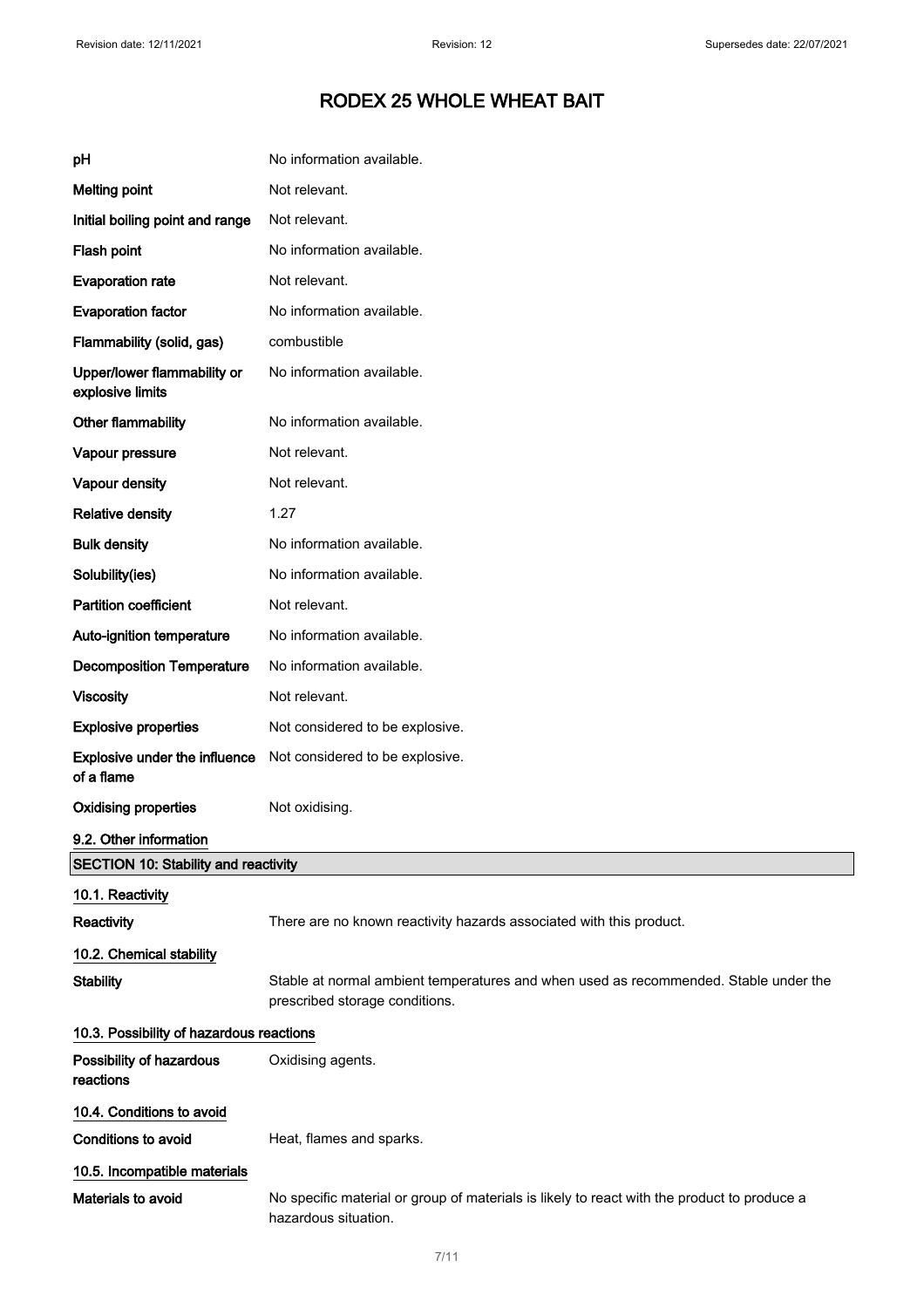#### 10.6. Hazardous decomposition products

Hazardous decomposition products Does not decompose when used and stored as recommended. Thermal decomposition or combustion products may include the following substances: Harmful gases or vapours.

| <b>SECTION 11: Toxicological information</b>                        |                                                                                                                |  |
|---------------------------------------------------------------------|----------------------------------------------------------------------------------------------------------------|--|
| 11.1. Information on toxicological effects                          |                                                                                                                |  |
| Acute toxicity - oral                                               |                                                                                                                |  |
| Notes (oral LD <sub>50</sub> )                                      | >2000 mg/kg                                                                                                    |  |
| Acute toxicity - dermal                                             |                                                                                                                |  |
| Notes (dermal LD <sub>50</sub> )                                    | >2000 mg/kg                                                                                                    |  |
| Acute toxicity - inhalation<br>Notes (inhalation LC <sub>50</sub> ) | >5 mg/l (Dust)                                                                                                 |  |
| Skin corrosion/irritation<br>Animal data                            | Based on available data the classification criteria are not met.                                               |  |
| Serious eye damage/irritation<br>Serious eye damage/irritation      | Based on available data the classification criteria are not met.                                               |  |
| Respiratory sensitisation<br><b>Respiratory sensitisation</b>       | Based on available data the classification criteria are not met.                                               |  |
| <b>Skin sensitisation</b><br><b>Skin sensitisation</b>              | Based on available data the classification criteria are not met.                                               |  |
| Germ cell mutagenicity<br>Genotoxicity - in vitro                   | Based on available data the classification criteria are not met.                                               |  |
| Carcinogenicity<br>Carcinogenicity                                  | Based on available data the classification criteria are not met.                                               |  |
| <b>IARC</b> carcinogenicity                                         | None of the ingredients are listed or exempt.                                                                  |  |
| <b>Reproductive toxicity</b>                                        |                                                                                                                |  |
| Reproductive toxicity - fertility                                   | Based on available data the classification criteria are not met.                                               |  |
| Reproductive toxicity -<br>development                              | Contains an ingredient listed as: Reprotoxic                                                                   |  |
| Specific target organ toxicity - single exposure                    |                                                                                                                |  |
| STOT - single exposure                                              | Not classified as a specific target organ toxicant after a single exposure.                                    |  |
| Specific target organ toxicity - repeated exposure                  |                                                                                                                |  |
| STOT - repeated exposure                                            | STOT RE 2 - H373 May cause damage to organs through prolonged or repeated exposure.                            |  |
| <b>Aspiration hazard</b>                                            |                                                                                                                |  |
| <b>Aspiration hazard</b>                                            | Not relevant. Solid.                                                                                           |  |
| <b>General information</b>                                          | The severity of the symptoms described will vary dependent on the concentration and the<br>length of exposure. |  |
| Inhalation                                                          | Unlikely to be hazardous in normal use.                                                                        |  |
| Ingestion                                                           | See section 4 - First Aid                                                                                      |  |
| Skin contact                                                        | Skin irritation should not occur when used as recommended.                                                     |  |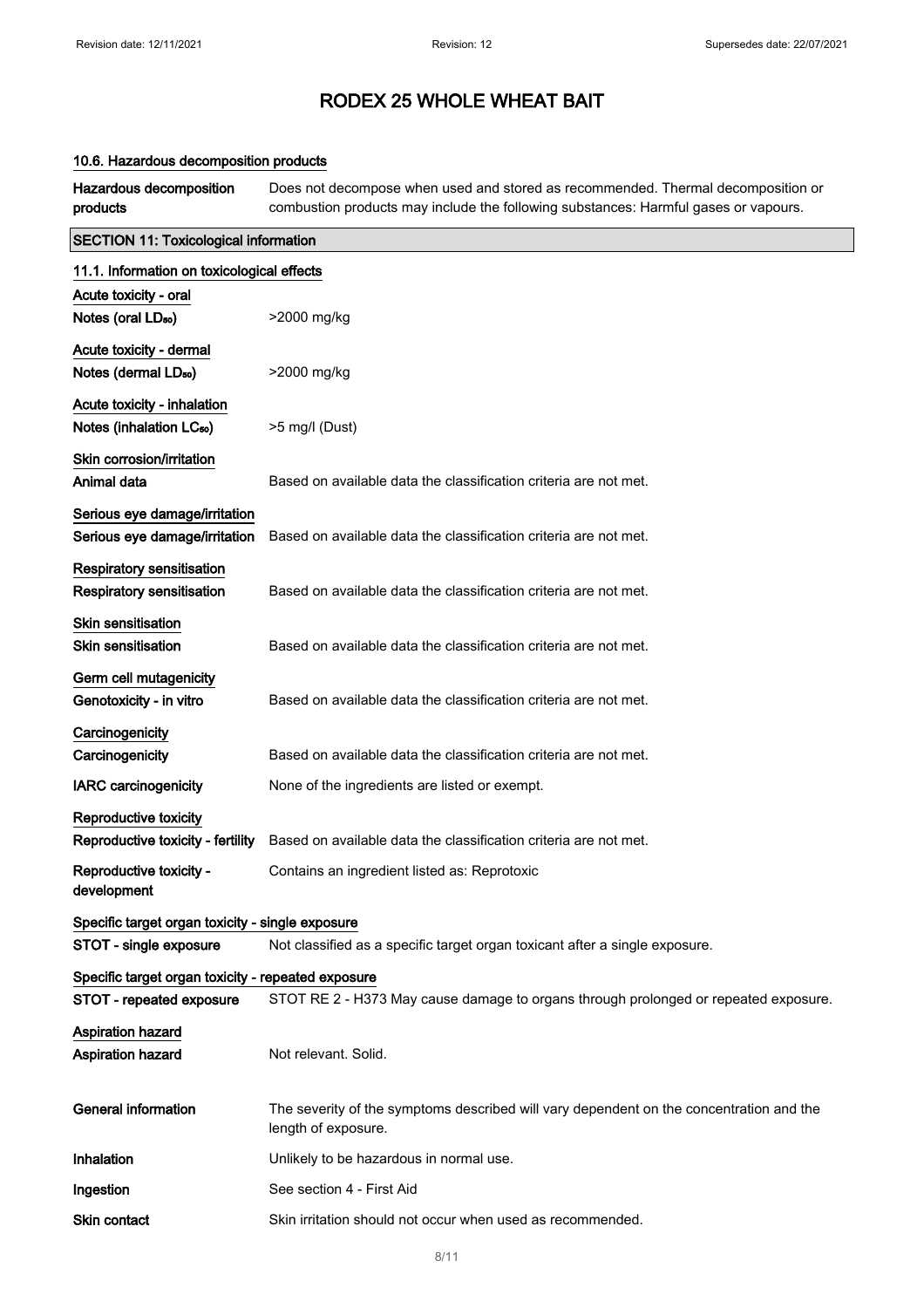| Eye contact                                | Should not cause eye irritation.                                                                                                                                                                    |  |  |
|--------------------------------------------|-----------------------------------------------------------------------------------------------------------------------------------------------------------------------------------------------------|--|--|
| Route of exposure                          | Ingestion Inhalation Skin and/or eye contact                                                                                                                                                        |  |  |
| <b>Toxicity of ingredients</b>             | Denatonium Benzoate: LD50 Oral (Rat) = 584 mg/kg LC50 (Rat) 4h: >8.7 mg/l<br>Bromadiolone Acute Oral ≤5mg/kg Acute Dermal ≤50mg/kg Acute Inhalation ≤0.05mg/kg<br>(Commission Regulation 2016/1179) |  |  |
| <b>SECTION 12: Ecological information</b>  |                                                                                                                                                                                                     |  |  |
| Ecotoxicity                                | Not regarded as dangerous for the environment. However, large or frequent spills may have<br>hazardous effects on the environment.                                                                  |  |  |
| 12.1. Toxicity                             |                                                                                                                                                                                                     |  |  |
| <b>Toxicity</b>                            | Based on available data the classification criteria are not met.                                                                                                                                    |  |  |
| 12.2. Persistence and degradability        |                                                                                                                                                                                                     |  |  |
|                                            | Persistence and degradability The degradability of the product is not known.                                                                                                                        |  |  |
| 12.3. Bioaccumulative potential            |                                                                                                                                                                                                     |  |  |
| Bioaccumulative potential                  | No data available on bioaccumulation.                                                                                                                                                               |  |  |
| <b>Partition coefficient</b>               | Not relevant.                                                                                                                                                                                       |  |  |
| 12.4. Mobility in soil                     |                                                                                                                                                                                                     |  |  |
| <b>Mobility</b>                            | No data available.                                                                                                                                                                                  |  |  |
| 12.5. Results of PBT and vPvB assessment   |                                                                                                                                                                                                     |  |  |
| 12.6. Other adverse effects                |                                                                                                                                                                                                     |  |  |
| Other adverse effects                      | Toxic to mammals, including domesticated animals and birds if ingested. Exposure of non-<br>target animals should be prevented.                                                                     |  |  |
| <b>Toxicity of ingredients</b>             | <b>Bromadiolone</b><br>Daphnia EC50/48Hr = 5.79 mg/l Rainbow trout LC50/96Hr = 2.89 mg/l                                                                                                            |  |  |
| <b>SECTION 13: Disposal considerations</b> |                                                                                                                                                                                                     |  |  |
| 13.1. Waste treatment methods              |                                                                                                                                                                                                     |  |  |
| <b>General information</b>                 | This material and its container must be disposed of in a safe way.                                                                                                                                  |  |  |
| <b>Disposal methods</b>                    | Dispose of in accordance with applicable regional, national, and local laws and regulations.<br>Dispose of Contaminated packaging as unused product unless fully cleaned.                           |  |  |
| <b>Waste class</b>                         | Waste disposal key number from EWC is 20 01 19 (Pesticides)                                                                                                                                         |  |  |
|                                            | <b>SECTION 14: Transport information</b>                                                                                                                                                            |  |  |
| General                                    | The product is not covered by international regulations on the transport of dangerous goods<br>(IMDG, IATA, ADR/RID).                                                                               |  |  |
| 14.1. UN number                            |                                                                                                                                                                                                     |  |  |
| Not applicable.                            |                                                                                                                                                                                                     |  |  |
| 14.2. UN proper shipping name              |                                                                                                                                                                                                     |  |  |
| Not applicable.                            |                                                                                                                                                                                                     |  |  |
| 14.3. Transport hazard class(es)           |                                                                                                                                                                                                     |  |  |

No transport warning sign required.

14.4. Packing group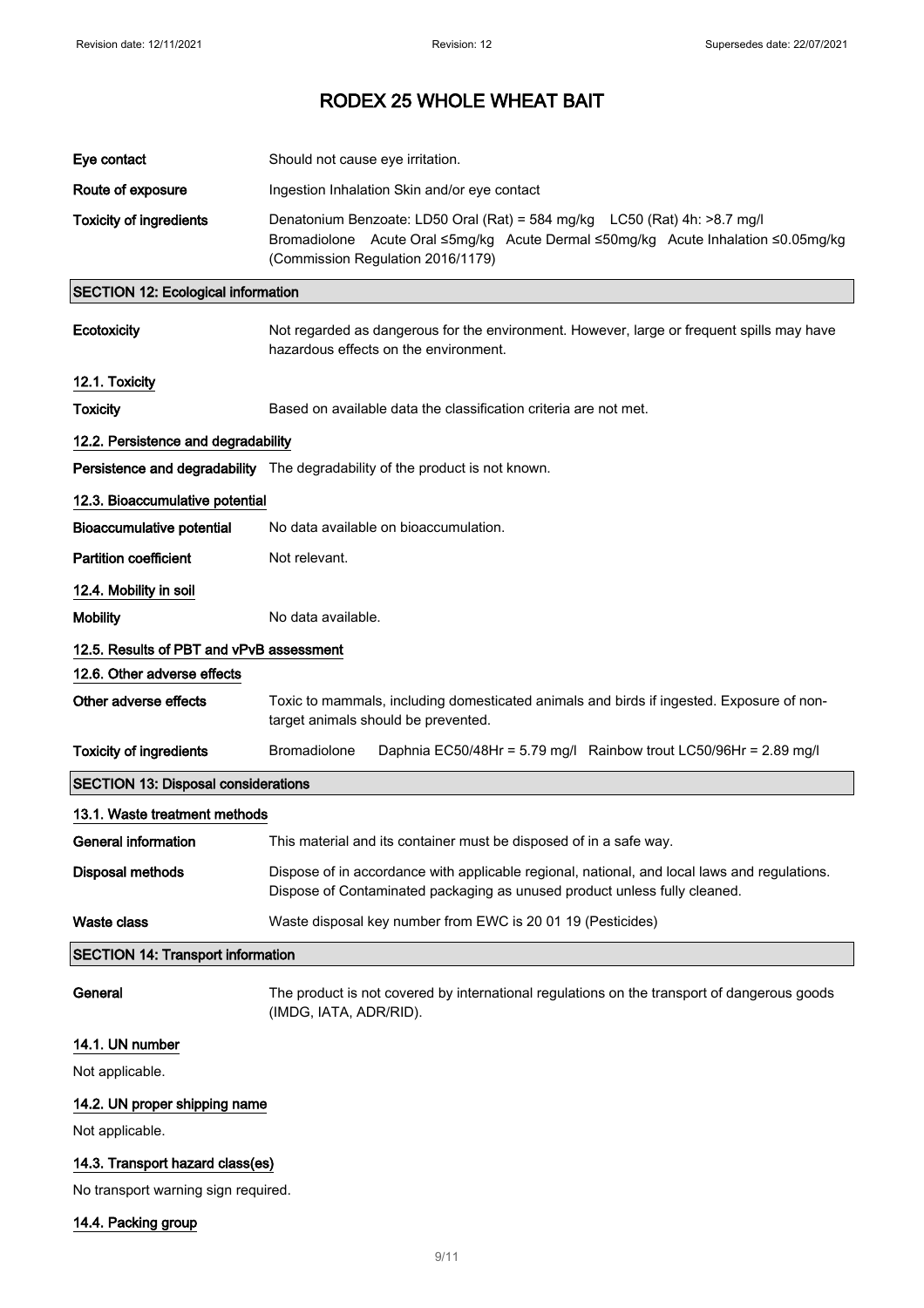Not applicable.

#### 14.5. Environmental hazards

## Environmentally hazardous substance/marine pollutant

No.

### 14.6. Special precautions for user

Not applicable.

#### 14.7. Transport in bulk according to Annex II of MARPOL and the IBC Code

Transport in bulk according to Not applicable. Annex II of MARPOL 73/78 and the IBC Code

#### SECTION 15: Regulatory information

### 15.1. Safety, health and environmental regulations/legislation specific for the substance or mixture

| National regulations | Authorisation number: IE/BPA 70586<br>Health and Safety at Work etc. Act 1974 (as amended).<br>EH40/2005 Workplace exposure limits.<br>The Carriage of Dangerous Goods and Use of Transportable Pressure Equipment<br>Regulations 2009 (SI 2009 No. 1348) (as amended) ["CDG 2009"].                                                                                                                                                                                 |
|----------------------|----------------------------------------------------------------------------------------------------------------------------------------------------------------------------------------------------------------------------------------------------------------------------------------------------------------------------------------------------------------------------------------------------------------------------------------------------------------------|
| EU legislation       | Regulation (EC) No 1907/2006 of the European Parliament and of the Council of 18<br>December 2006 concerning the Registration, Evaluation, Authorisation and Restriction of<br>Chemicals (REACH) (as amended).<br>Commission Regulation (EU) No 2015/830 of 28 May 2015.<br>Regulation (EC) No 1272/2008 of the European Parliament and of the Council of 16<br>December 2008 on classification, labelling and packaging of substances and mixtures (as<br>amended). |

#### 15.2. Chemical safety assessment

No chemical safety assessment has been carried out.

#### Inventories

#### EU - EINECS/ELINCS

None of the ingredients are listed or exempt.

### SECTION 16: Other information